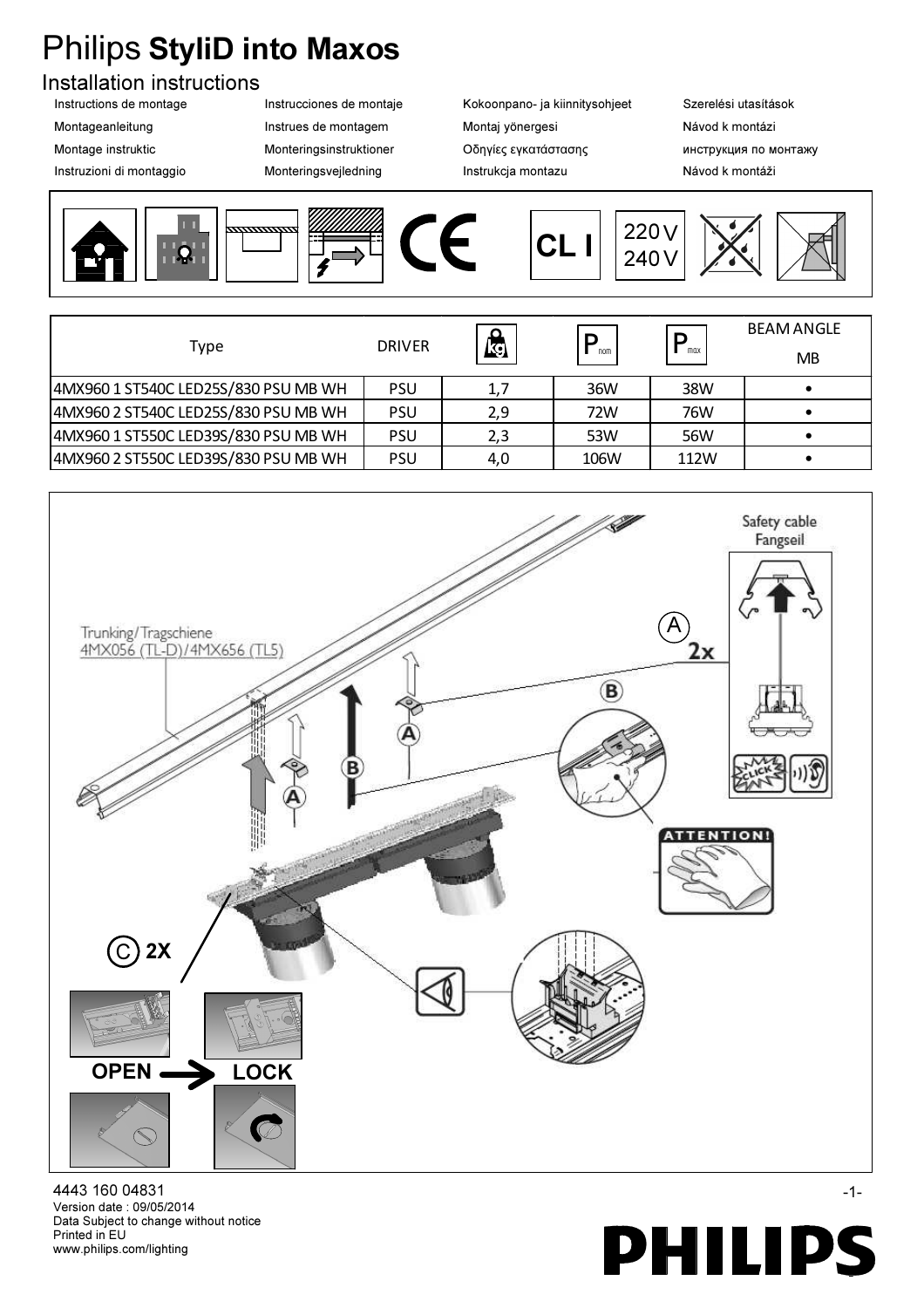

www.philips.com/lighting Printed in EU Data Subject to change without notice Version date : 09/05/2014 4443 160 04831 - 2-